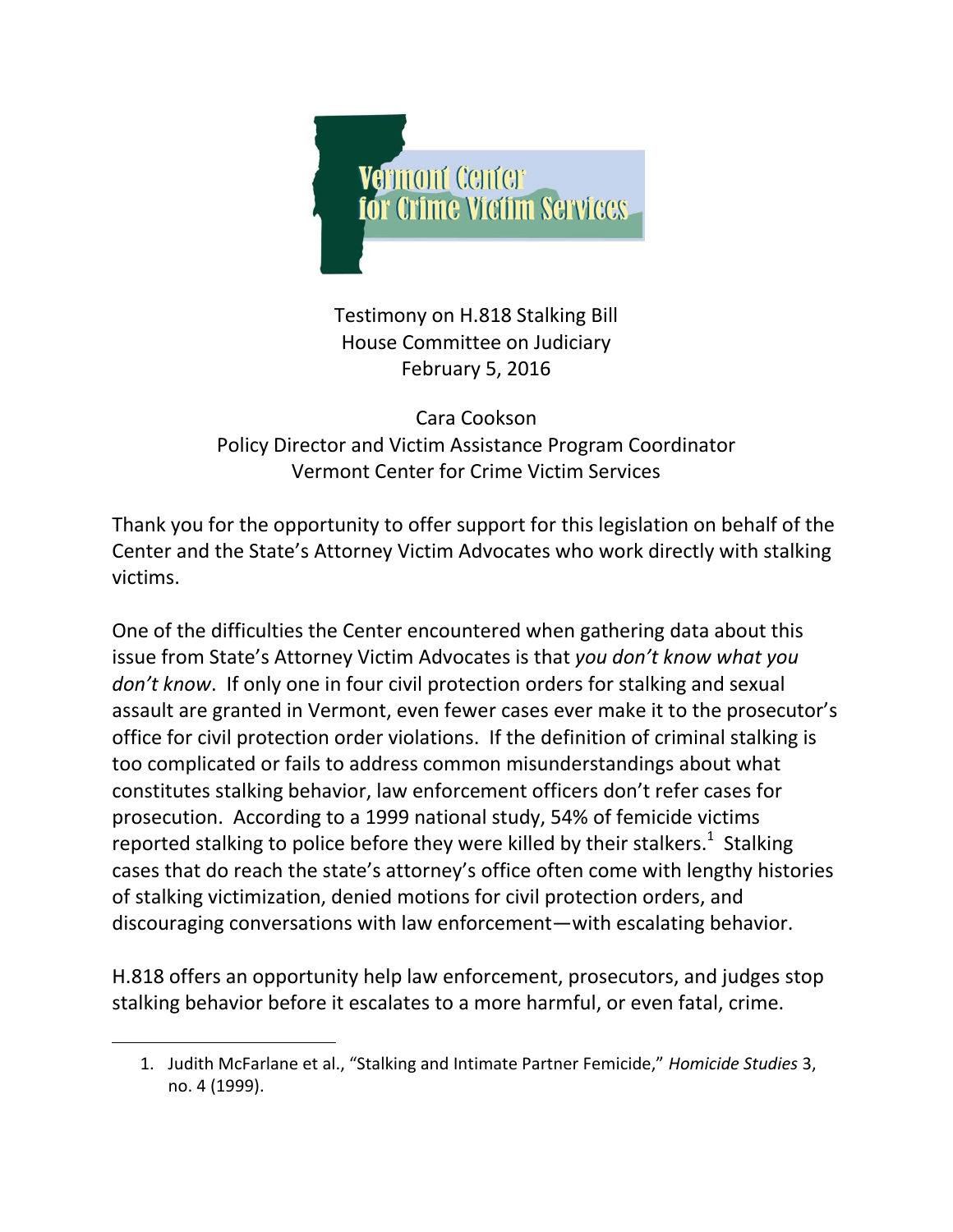# **First, H. 818 eliminates the "no legitimate purpose" element required under the current law.**

- "No legitimate purpose" places an extra burden on prosecutors to prove a negative. This element is also confusing; law enforcement officers, judges, and juries are required to square the "no legitimate purpose" element with the objective, reasonable person standard. If the behavior would cause a reasonable person in the victim's circumstances to fear for his or her safety, the inquiry should end.
- "No legitimate purpose" is not required to immunize the statute from constitutional challenges premised upon First Amendment free speech or the Fifth and Fourteenth Amendment void-for-vagueness doctrine. Other Vermont criminal statutes, such as disorderly conduct (13 V.S.A. § 1026) do not require the prosecution to prove beyond a reasonable doubt that the defendant had "no legitimate purpose" for engaging in threatening behavior.
- In *State v. Albarelli*, 2011 VT 24, the Vermont Supreme Court held in a disorderly conduct case that so long as the speech targets a specific individual and could constitute an overt or implied threat to a reasonable person under the circumstances, the First Amendment is not implicated. *Albarelli* is codified in the new element requiring that the course of conduct be *"directed at a specific person*."
- *Albarelli* and predecessor cases also underscore the difference between **facial** and **as-applied** constitutional challenges. Just because certain conduct that fits within the elements is constitutionally protected does not necessarily mean that the statute is unconstitutional on its face.

#### **Second, H. 818 allows for early intervention by expanding the scope of the reasonable person standard.**

- Instead of requiring conduct that "would cause a reasonable person to fear for his or her *physical* safety," the proposal expands the definition to conduct that *"would cause a reasonable person to fear for his or her safety or the safety of another".*
- The specific type of threat posed by the offender—whether physical or sexual violence—does not change the dangerousness of the behavior. Causing victims to fear an unknown threat can result in greater fear under some circumstances.